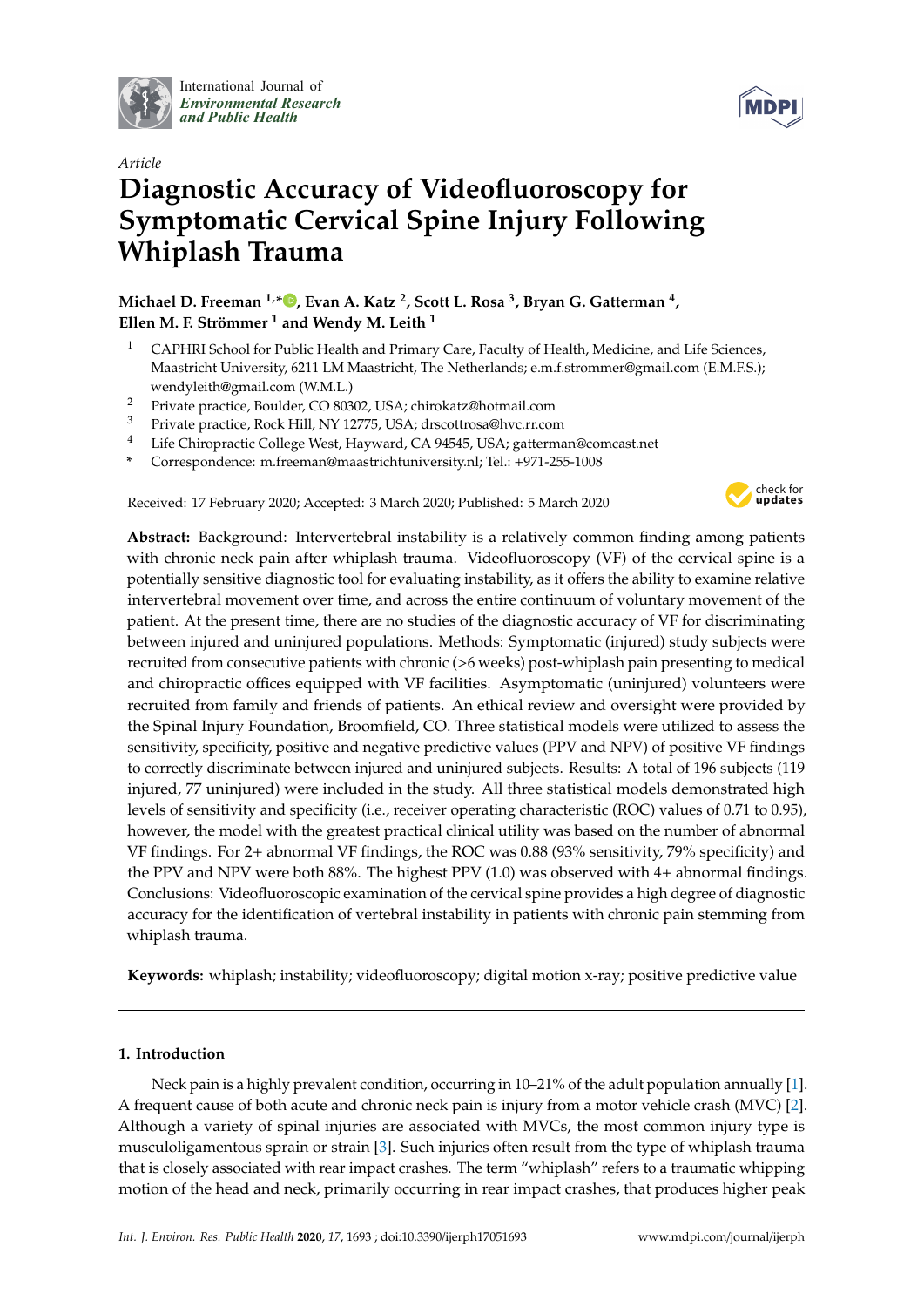acceleration at the head than in the neck or thoracolumbar spine [\[4\]](#page-10-3). While some authors have also used "whiplash" as a generic catch-all description for a variety of injuries resulting from whiplash trauma, when used to describe an injury the term generally refers to cervical spine sprain/strain injury [\[5\]](#page-10-4).

A well-established feature of whiplash trauma is injury to the ligaments of the cervical spine, resulting in joint laxity and instability [\[6,](#page-10-5)[7\]](#page-10-6). Intervertebral instability associated with ligamentous injury can be both difficult to detect and refractory to treatment [\[8\]](#page-10-7). Because the diagnosis of vertebral "instability" refers to an abnormality of function, the condition is typically not identifiable from static postural radiographs and may be occult to other conventional imaging (i.e., MRI and CT) and thus is prone to underdiagnosis [\[9\]](#page-10-8).

A fluoroscopic examination of the spine (also known as videofluoroscopy (VF) or digital motion x-ray (DMX)) allows for a continuous and minute examination of movement within the cervical spine, including abnormalities of intervertebral motion associated with ligamentous instability [\[10\]](#page-10-9). Standard VF records 30 images per second of continuous x-ray of active range of motion across multiple planes, allowing for a dynamic four-dimensional visualization of the integrity of the ligaments of the upper, mid, and lower cervical spine [\[10](#page-10-9)[,11\]](#page-10-10). Typically, cervical spine VF motion studies include a lateral view of flexion and extension (to examine anterior to posterior intervertebral instability) and anterior to posterior views of bilateral flexion with the mouth closed (to evaluate for excessive facet gapping in the mid and lower cervical spine) and the mouth open (to evaluate for lateral instability of C1 on C2). The studies provide evidence of the functional integrity of the ligamentum flavum, anterior and posterior longitudinal, interspinous, supraspinous and facet capsular ligaments in the mid and lower cervical spine (C2-7), and the alar and transverse ligaments in the upper cervical spine (C0-2) [\[7,](#page-10-6)[8,](#page-10-7)[12\]](#page-11-0).

Although prior authors have examined the interrater reliability of VF for detecting cervical spine instability [\[13\]](#page-11-1), at the present time there are no published studies describing the diagnostic accuracy (e.g., positive and negative predictive values) of VF for detecting symptomatic whiplash trauma-associated instability. The goal of the present study is therefore to provide a quantitative assessment of the ability of VF to discriminate between patients with symptomatic post-traumatic neck pain versus asymptomatic controls.

# **2. Methods**

The study population was drawn from consecutive patients and patient relatives or acquaintances at 11 chiropractic or medical offices with an available on-site VF facility. Ethical oversight and approval was provided by a non-profit institutional review board (Spinal Injury Foundation-IRB00002637) in Broomfield, CO, registered with the US Department of Health and Human Services. Verbal informed consent was deemed adequate due to minimal risk, and was obtained from all study subjects in accordance with the IRB approved protocol. The inclusion criteria for all subjects was an age of between 16 and 65 years and an absent history of cervical fracture, congenital anomaly, inflammatory arthritis, diagnosed connective tissue disorders, metastatic disease of the spine, or any other bony or neurological abnormality that was deemed to potentially affect the results of a VF examination. Symptomatic (injured) subjects were recruited from patients actively seeking treatment for subacute or chronic neck pain persisting for more than 6 weeks after a traffic crash-related acute neck injury. Asymptomatic (uninjured) patients were recruited from relatives or acquaintances of patients presenting to the offices, and who did not, in the prior year, have a history of either chronic neck pain or episodic neck pain persisting for >1 week.

There were 5 VF motion view examinations of the cervical spine included in the study: 1) an anterior to posterior (A-P) view of the entire cervical spine, with right and left lateral flexion to the comfort of the patient; 2) A-P view of the upper cervical spine with the mouth open, with right and left lateral flexion to the comfort of the patient; and 3) lateral view with flexion and extension to the comfort of the patient, and 4–5) right and left oblique views with flexion and extension to the comfort of the patient. The limit of translation (slippage) used as the expected threshold for "normal" spines was 2 mm based on the so-called "rule of 2s" [\[14\]](#page-11-2), as fewer than 10% of the spines of the uninjured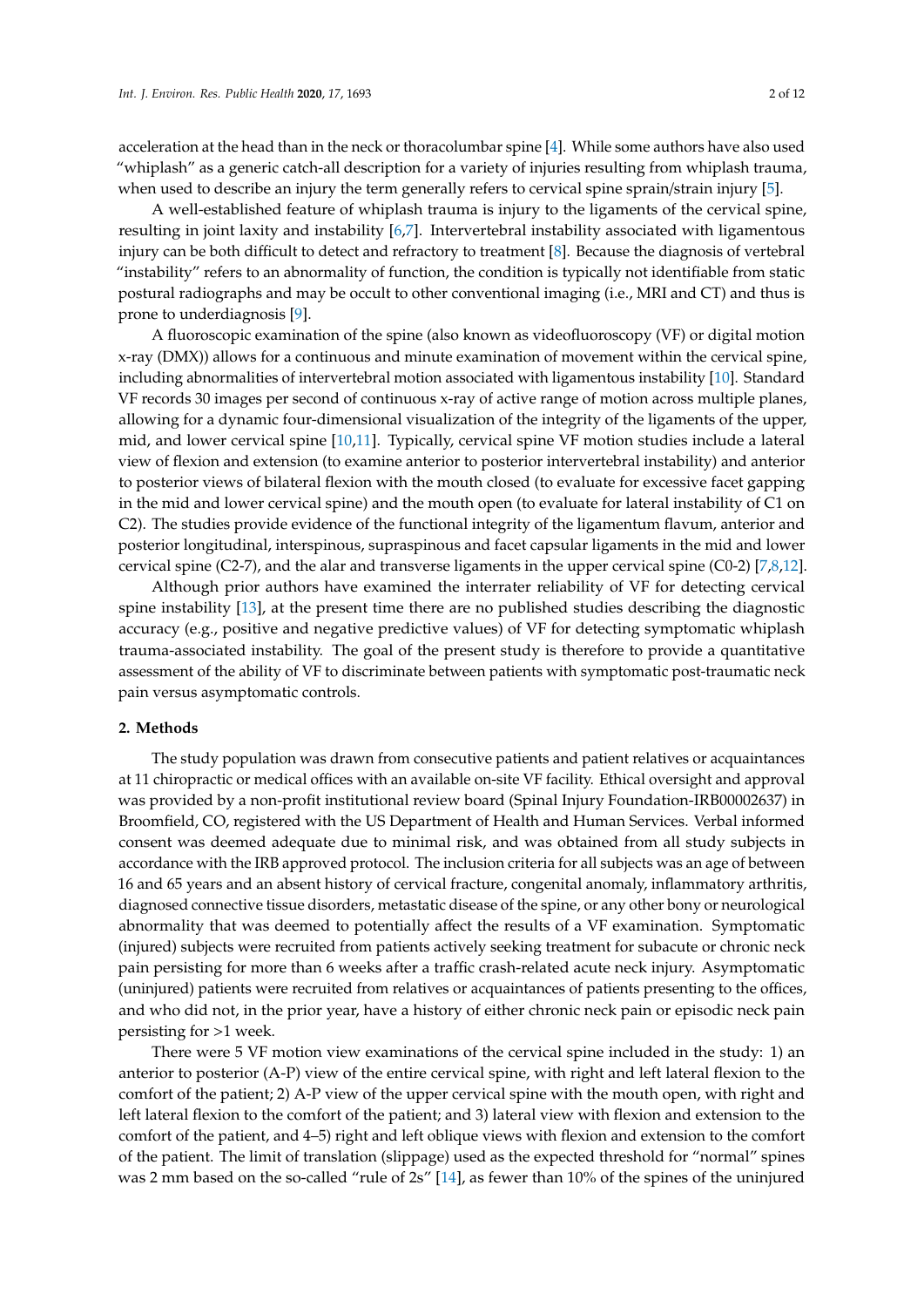and asymptomatic study group would be expected to exceed this degree of slip [\[15,](#page-11-3)[16\]](#page-11-4). The upper threshold of normal intervertebral flexion used for the study was 10 degrees [\[17\]](#page-11-5). Other parameters used for assessing the VF studies are described in further detail in Table [1.](#page-2-0)

<span id="page-2-0"></span>

| Anatomical/<br>Vertebral<br>Biomechanical<br>Level<br>Parameter (View) |        | <b>VF</b> motion<br>Examination/<br><b>Measurement Details</b><br><b>View Details</b> |                                                                                                                                                                                                         | <b>Expected Normal</b><br><b>Values</b>                                       |  |
|------------------------------------------------------------------------|--------|---------------------------------------------------------------------------------------|---------------------------------------------------------------------------------------------------------------------------------------------------------------------------------------------------------|-------------------------------------------------------------------------------|--|
| Lateral overhang<br>(AP)                                               | $C1-2$ | A-P open mouth, R<br>and L lateral<br>flexion                                         | Maximum difference in lateral<br>translation (in mm) of the<br>lateral margin of the lateral<br>mass of C1 relative to the<br>lateral margin of the superior<br>articular facet of C2, between<br>sides | 2 mm or less<br>overhang difference<br>between sides                          |  |
| Peri-odontoid<br>space symmetry<br>(AP)                                | $C1-2$ | A-P open mouth, R<br>and L lateral<br>flexion                                         | Bilateral symmetry of gap<br>between dens of C2 and<br>medial margin of lateral mass<br>of C1, observed at extreme R<br>and L flexion                                                                   | Symmetrical gap<br>maintained                                                 |  |
| Translation (lat)                                                      | $C2-7$ | Lateral<br>flexion-extension                                                          | Maximum anterior (in flexion)<br>or posterior (in extension)<br>translation of vertebral body<br>relative to adjacent inferior<br>vertebra, measured at<br>posterior vertebral body line                | 2 mm or less anterior<br>or posterior<br>translation                          |  |
| Intervertebral<br>angulation (lat)                                     | $C2-7$ | Lateral<br>flexion-extension                                                          | Angle between adjacent<br>posterior vertebral body lines<br>in maximum flexion                                                                                                                          | 10 degrees or less                                                            |  |
| SP engagement<br>(lat)                                                 | $C2-7$ | Lateral<br>flexion-extension                                                          | Degree of synchronous<br>movement between adjacent<br>spinous processes during<br>flexion from neutral                                                                                                  | Inter-spinous process<br>distance increases<br>commensurately<br>with flexion |  |
| SP coupled<br>movement (AP)                                            | $C2-7$ | AP c-spine R and L<br>lateral flexion                                                 | Degree of coupled spinous<br>process rotation with<br>ipsilateral flexion                                                                                                                               | Spinous process<br>rotates during lateral<br>flexion                          |  |
| Facet gapping (AP)                                                     | $C2-7$ | AP c-spine R and L<br>lateral flexion                                                 | Degree of separation at facet<br>during maximal lateral flexion                                                                                                                                         | No appreciable<br>gapping at maximum<br>lateral flexion                       |  |
| Facet gapping (obl)                                                    | $C2-7$ | R and L oblique<br>c-spine<br>flexion-extension                                       | Degree of separation at facet<br>during maximal forward<br>flexion                                                                                                                                      | No appreciable<br>gapping at maximum<br>forward flexion                       |  |
| Facet symmetry<br>(obl)                                                | $C2-7$ | R and L oblique<br>c-spine<br>flexion-extension                                       | Degree of symmetrical<br>movement at facets during<br>flexion and extension,<br>comparing right and left                                                                                                | Movement and<br>degree of gapping is<br>symmetrical between<br>sides          |  |

**Table 1.** Measured parameters of videofluoroscopy (VF) views/motions.

Abbreviations: AP = anterior to posterior view, lat = lateral view, obl = oblique view, mm = millimeters, R and L = right and left, SP = spinous process, c-spine = cervical spine.

Two raters trained in radiology and experienced in interpreting VF examinations evaluated the 5 studies of each patient for intervertebral movement from C1–C7. The raters were blinded as to prior interpretation of the studies. Details of measurement/assessment category choices for the VF readers are listed in Table [2.](#page-3-0) Where the raters disagreed, the more conservative (normal) of the 2 ratings was used to reduce the risk of Type I (false positive) error. The ratings were then dichotomized into either the "expected normal" finding or not (i.e., abnormal), as detailed in Table [2.](#page-3-0) Examples of normal and abnormal VF findings are depicted in Figures [1–](#page-3-1)[4.](#page-5-0)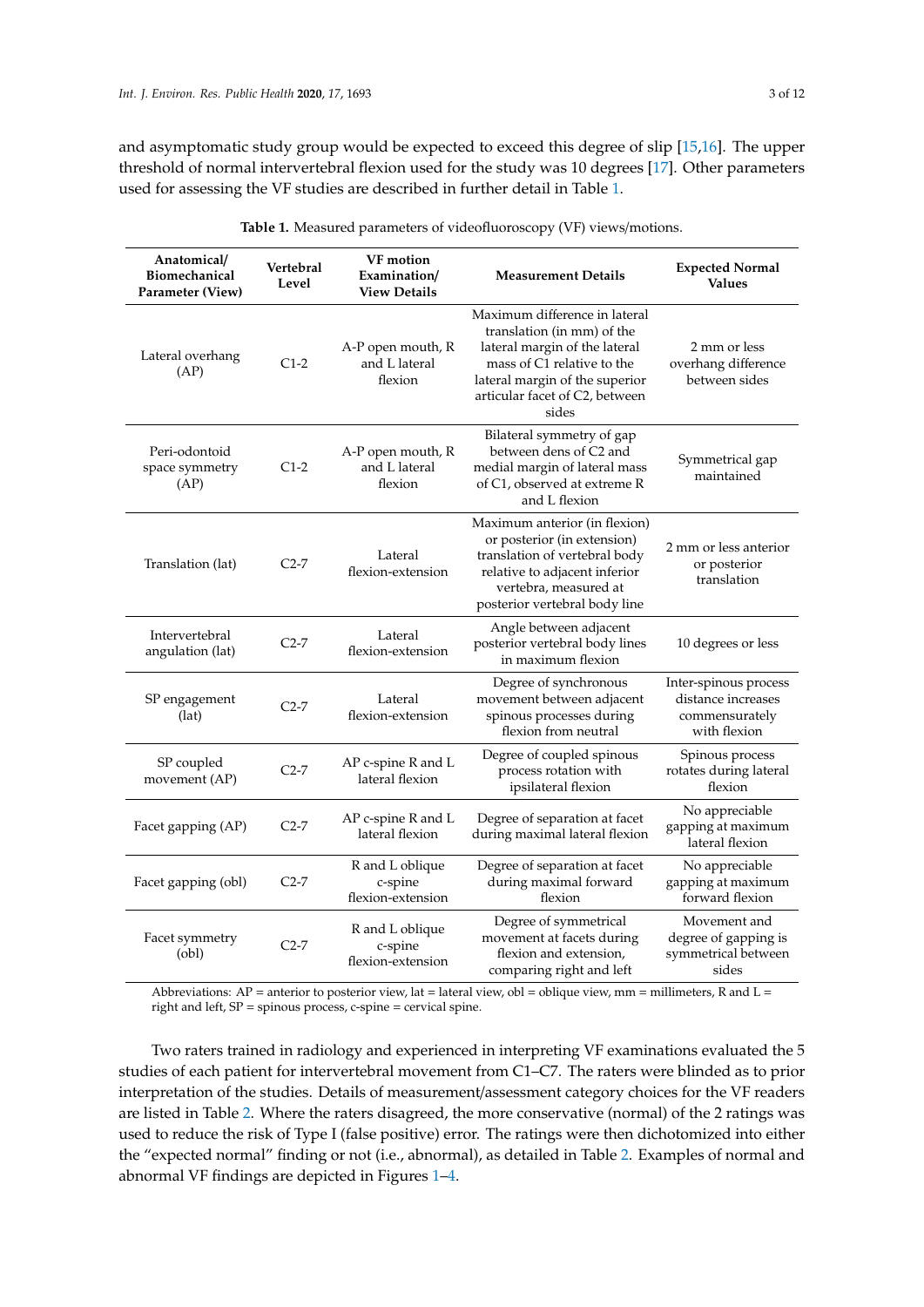<span id="page-3-0"></span>

|                                                            | Measurements                                                          | <b>Dichotomous Recode</b>          |
|------------------------------------------------------------|-----------------------------------------------------------------------|------------------------------------|
| C1-2 lateral overhang (AP view)                            | $0-2$ mm<br>$> 2 - 4$ mm<br>$>$ 4–6 mm<br>$>6$ mm                     | $0-2$ mm<br>$> 2$ mm               |
| C1-2 peri-odontoid<br>symmetry (AP view)                   | Symmetrical<br>Mildly-Asymmetrical<br>Asymmetrical                    | Symmetrical<br>Asymmetrical        |
| C2-7 translation (lat view)                                | $0-2$ mm<br>$> 2 - 3$ mm<br>$> 3 - 4$ mm<br>$>4$ mm                   | $0-2$ mm<br>$> 2$ mm               |
| C <sub>2</sub> -7 inter-vertebral<br>angulation (lat view) | < 10 degrees<br>$10 + degrees$                                        | $<$ 10 degrees<br>$10 + degrees$   |
| C2-7 SP engagement<br>(lat view)                           | In sequence<br>Moderately out of sequence<br>Markedly out of sequence | In sequence<br>Not in sequence     |
| C2-7 SP coupled movement (AP view)                         | In sequence<br>Moderately out of sequence<br>Markedly out of sequence | In sequence<br>Not in sequence     |
| C2-7 Facet gapping (AP view)                               | Insignificant<br>Noticeable<br>Marked                                 | Insignificant<br>Not insignificant |
| C2-7 Facet gapping (obl view)                              | Insignificant<br>Noticeable<br>Marked                                 | InsignificantNot<br>insignificant  |
| C2-7 facet symmetry (obl view)                             | Symmetrical<br>Mildly-Asymmetrical<br>Asymmetrical                    | Symmetrical<br>Asymmetrical        |

**Table 2.** Definitions used for each VF parameter measurement.

<span id="page-3-1"></span>Abbreviations: AP = anterior to posterior, lat = lateral, obl = oblique, mm = millimeters, SP = spinous process.



**Figure 1.** Exemplar of AP open mouth left lateral flexion view of C1 on C2, demonstrating normal **Figure 1.** Exemplar of AP open mouth left lateral flexion view of C1 on C2, demonstrating normal alignment. The dashed line indicates the lateral border of the left lateral mass of C1, and the solid line alignment. The dashed line indicates the lateral border of the left lateral mass of C1, and the solid line indicates the lateral border of the left articular pillar of C2. The 2 lines are aligned, indicating no translation of C1 on C2 with maximal voluntary left lateral flexion. Note: the image has been reversed translation of C1 on C2 with maximal voluntary left lateral flexion. Note: the image has been reversed so that left on the image corresponds with the patient's left.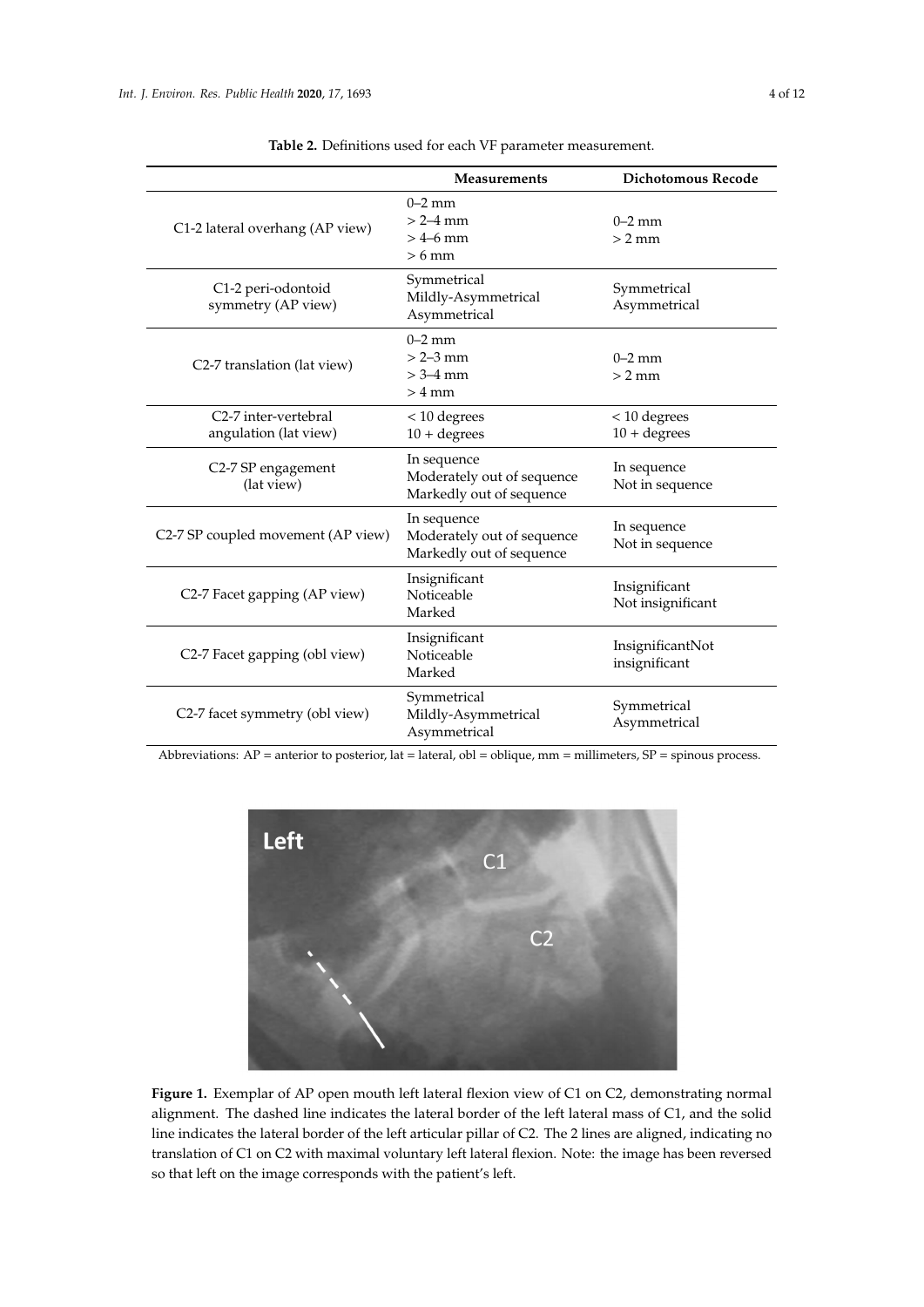

**Figure 2.** Exemplar of AP open mouth left lateral flexion view of C1 on C2, demonstrating abnormal **Figure 2.** Exemplar of AP open mouth left lateral flexion view of C1 on C2, demonstrating abnormal alignment. The dashed line indicates the lateral border of the left lateral mass of C1, and the solid line indicates the lateral border of the left articular pillar of C2. The red arrow indicates 8 mm lateral translation of C1 on C2 during maximal voluntary lateral flexion. Note: the image has been reversed so that left on the image corresponds with the patient's left.



**Figure 3.** Exemplar of lateral cervical flexion view, demonstrating normal alignment of C2 on C3. The **Figure 3.** Exemplar of lateral cervical flexion view, demonstrating normal alignment of C2 on C3. The dashed line indicates the posterior margin of the vertebral body of C2, and the solid line indicates the dashed line indicates the posterior margin of the vertebral body of C2, and the solid line indicates the posterior margin of the vertebral body of C3. The 2 lines are aligned, indicating normal alignment of posterior margin of the vertebral body of C3. The 2 lines are aligned, indicating normal alignment of C2 on C3 upon maximal voluntary flexion. C2 on C3 upon maximal voluntary flexion.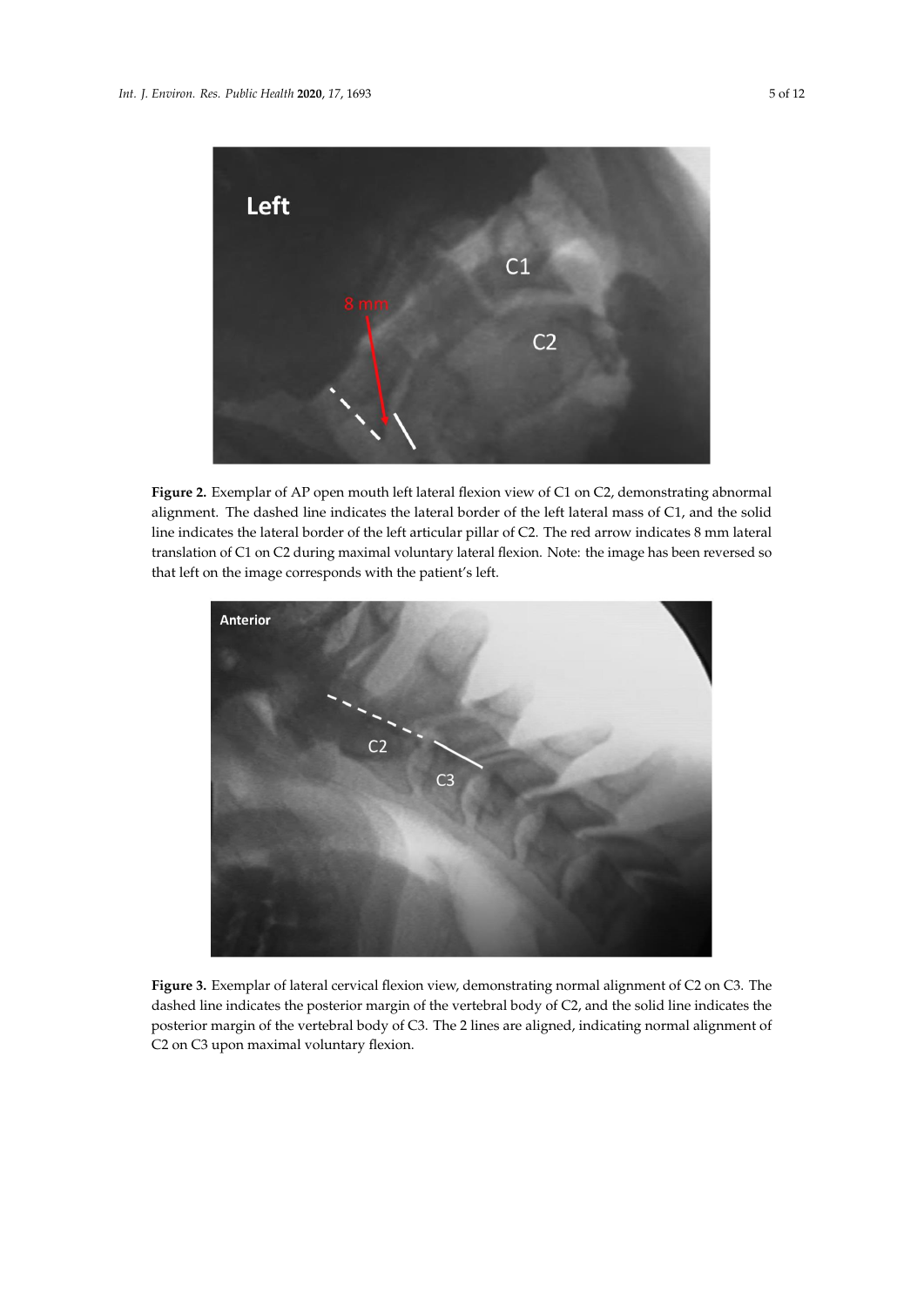<span id="page-5-0"></span>

**Figure 4.** Exemplar of lateral cervical flexion view, demonstrating abnormal alignment of C2 on C3. **Figure 4.** Exemplar of lateral cervical flexion view, demonstrating abnormal alignment of C2 on C3. The dashed line indicates the posterior margin of the vertebral body of C2, and the solid line indicates The dashed line indicates the posterior margin of the vertebral body of C2, and the solid line indicates the posterior margin of the vertebral body of C3. The red arrow indicates 5 mm of anterior translation the posterior margin of the vertebral body of C3. The red arrow indicates 5 mm of anterior translation of C2 on C3 upon maximal voluntary flexion, which is limited due to pain. of C2 on C3 upon maximal voluntary flexion, which is limited due to pain.

The data were first evaluated for differences between the symptomatic and asymptomatic The data were first evaluated for differences between the symptomatic and asymptomatic patients with respect to age, [se](#page-6-0)x, and abnormal VF findings (see Table 3). The differences in average age and total number of abnormal VF findings were evaluated with t-tests, while the categorical variables were evaluated with chi-square tests. The data were then randomly split into a 75% training data set and a 25% testing data set. The training data set was used to build 3 different statistical models to assess the best model for identifying injured patients. The first model was based on combinations of VF measures, age, and sex as established by stepwise logistic regression (entry *p*-value = 0.20; exit *p*-value = 0.05); the second model used the total number of abnormal readings as a continuous variable in an adjusted logistic regression model including age and sex; and the third model was a cut-point analysis to establish a threshold for the dichotomous classification of the total number of abnormal readings. The training model predictive value was quantified with the area under the receiver operating characteristic curve (ROC), while the lack of fit was evaluated with the Hosmer–Lemeshow goodness-of-fit test. The testing data set was used to verify the predictive ability of the models by examining the sensitivity (probability that the test would correctly identify injured patients) and specificity (probability that the test would correctly identify uninjured volunteers). Positive predictive value (PPV) and negative predictive value (NPV) were also calculated for the models. PPV quantifies the probability that an individual with a positive test is an injured patient, and NPV is the probability an individual with a negative test is an uninjured volunteer. All analyses were performed using SAS Software, Version 9.4 (SAS Institute Inc., Cary, NC, USA). The dataset used for the analysis can be accessed in the supplementary Tables S1 and S2.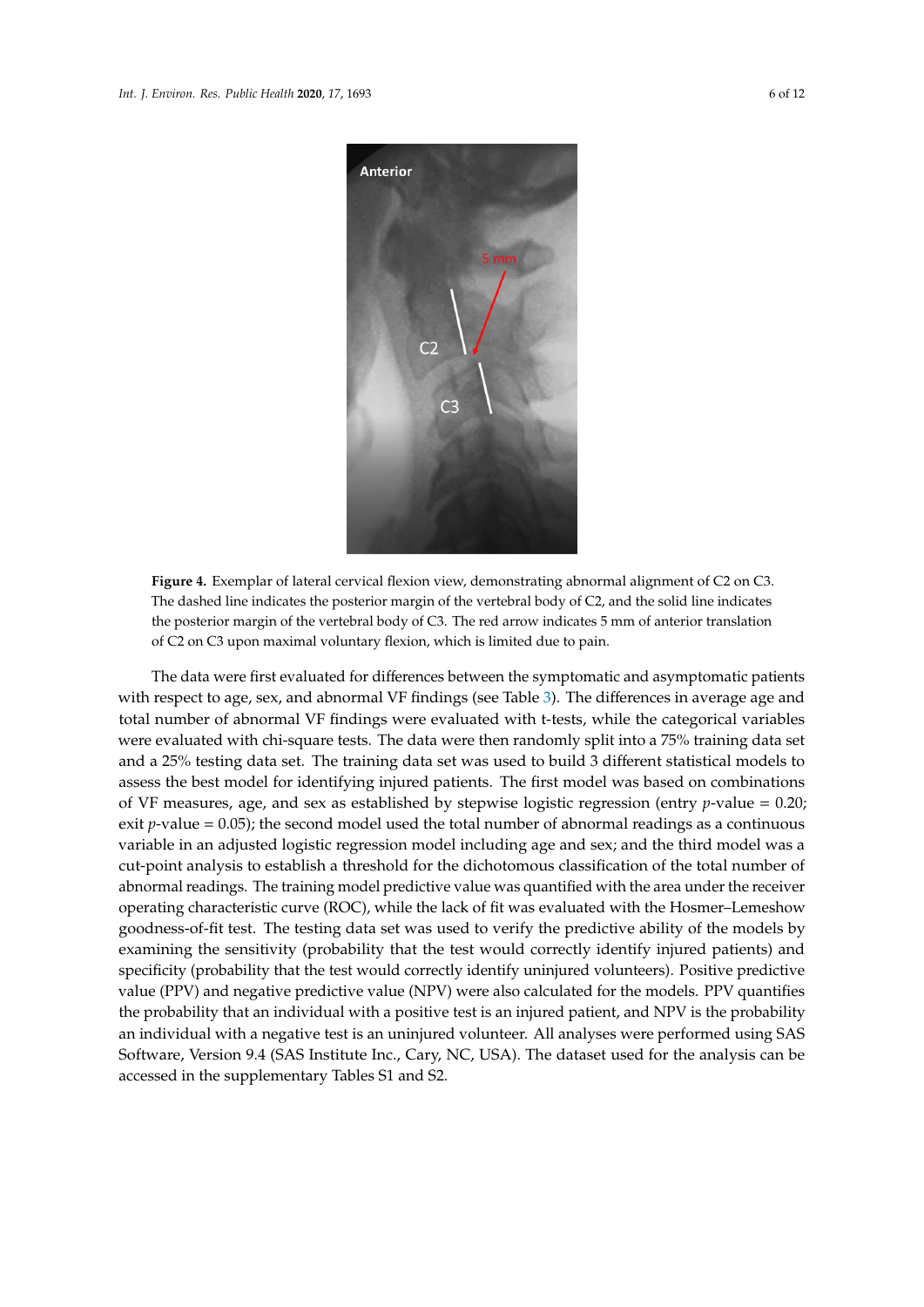<span id="page-6-0"></span>

|                                       | Symptomatic,<br>$n = 119$                   | Asymptomatic,<br>$n = 77$ | $p$ -Value $*$ |  |  |  |
|---------------------------------------|---------------------------------------------|---------------------------|----------------|--|--|--|
| Demographic (%)                       |                                             |                           |                |  |  |  |
| Female, n (%)                         | 90 (75.6)                                   | 36 (46.8)                 | < 0.0001       |  |  |  |
| Age, mean (se)                        | 40.5(1.26)                                  | 33.9 (1.36)               | 0.0006         |  |  |  |
|                                       | Abnormal VF finding count (%)               |                           |                |  |  |  |
| Total abnormal VF findings, mean (se) | 1.2(0.16)                                   | 0.13(0.04)                | < 0.0001       |  |  |  |
| C1-C2 lat overhang (AP), n (%)        | 75 (63.6)                                   | 25(32.5)                  | < 0.0001       |  |  |  |
| C1-C2 peri-odontoid (AP), n (%)       | 34(28.8)                                    | 3(3.9)                    | < 0.0001       |  |  |  |
|                                       | C2-7 translation (lat), $n$ (%)             |                           |                |  |  |  |
| $C2-C3$                               | 38 (31.9)                                   | 2(2.6)                    | < 0.0001       |  |  |  |
| $C3-C4$                               | 13(11.0)                                    | 9(11.7)                   | 0.88           |  |  |  |
| $C4-C5$                               | 58 (48.7)                                   | 19 (24.7)                 | 0.001          |  |  |  |
| $C5-C6$                               | 23(19.3)                                    | 2(2.6)                    | 0.001          |  |  |  |
| $C6-C7$                               | 3(2.5)                                      | 0(0)                      | 0.16           |  |  |  |
|                                       | C2-7 intervertebral angulation (lat), n (%) |                           |                |  |  |  |
| $C2-C3$                               | 5(4.2)                                      | 0(0)                      | 0.07           |  |  |  |
| $C3-C4$                               | 8(6.7)                                      | 1(1.3)                    | 0.08           |  |  |  |
| $C4-C5$                               | 30(25.2)                                    | 6(7.8)                    | 0.002          |  |  |  |
| $C5-C6$                               | 10(8.4)                                     | 3(3.9)                    | 0.22           |  |  |  |
| $C6-C7$                               | 4(3.4)                                      | 0(0)                      | 0.1            |  |  |  |
|                                       | C2-7 SP engagement (lat), n (%)             |                           |                |  |  |  |
| $C2-C3$                               | 2(1.7)                                      | 0(0)                      | 0.25           |  |  |  |
| $C3-C4$                               | 15(12.6)                                    | 1(1.3)                    | 0.005          |  |  |  |
| $C4-C5$                               | 28 (23.7)                                   | 0(0)                      | < 0.0001       |  |  |  |
| $C5-C6$                               | 30(25.2)                                    | 0(0)                      | < 0.0001       |  |  |  |
| $C6-C7$                               | 12(10.2)                                    | 0(0)                      | 0.004          |  |  |  |
|                                       | C2-7 SP coupled motion (AP), n (%)          |                           |                |  |  |  |
| $C2-C3$                               | 3(2.6)                                      | 0(0)                      | 0.16           |  |  |  |
| $C3-C4$                               | 11(9.4)                                     | 0(0)                      | 0.006          |  |  |  |
| $C4-C5$                               | 32 (27.4)                                   | 0(0)                      | < 0.0001       |  |  |  |
| $C5-C6$                               | 49 (41.9)                                   | 3(3.9)                    | < 0.0001       |  |  |  |
| $C6-C7$                               | 9(7.7)                                      | 4(5.2)                    | 0.5            |  |  |  |
|                                       | C2-7 facet gapping (AP), n (%)              |                           |                |  |  |  |
| $C2-C3$                               | 1(0.9)                                      | 0(0)                      | 0.41           |  |  |  |
| $C3-C4$                               | 14 (12.1)                                   | 0(0)                      | 0.002          |  |  |  |
| $C4-C5$                               | 40(34.5)                                    | 3(3.9)                    | < 0.0001       |  |  |  |
| $C5-C6$                               | 44 (37.9)                                   | 0(0)                      | < 0.0001       |  |  |  |
| $C6-C7$                               | 15(12.9)                                    | 1(1.3)                    | 0.004          |  |  |  |
|                                       | C2-7 facet gapping (obl), n (%)             |                           |                |  |  |  |
| $C2-C3$                               | 3(2.6)                                      | 0(0)                      | $0.16\,$       |  |  |  |
| $C3-C4$                               | 14 (12.0)                                   | 0(0)                      | 0.002          |  |  |  |
| $C4-C5$                               | 56 (47.9)                                   | 1(1.3)                    | < 0.0001       |  |  |  |
| $C5-C6$                               | 49 (41.9)                                   | 2(2.6)                    | < 0.0001       |  |  |  |
| $C6-C7$                               | 33 (28.2)                                   | 2(2.6)                    | < 0.0001       |  |  |  |
|                                       | C2-7 facet symmetry (obl), n (%)            |                           |                |  |  |  |
| $C2-C3$                               | 3(2.6)                                      | 0(0)                      | 0.16           |  |  |  |
| $C3-C4$                               | 10(8.6)                                     | 0(0)                      | 0.008          |  |  |  |
| $C4-C5$                               | 32 (27.4)                                   | 3(3.9)                    | < 0.0001       |  |  |  |
| $C5-C6$                               | 22(18.8)                                    | 4(5.2)                    | 0.007          |  |  |  |
| $C6-C7$                               | 15(12.9)                                    | 1(1.3)                    | 0.004          |  |  |  |

**Table 3.** Crude associations between injured and uninjured groups.

\* t-test for Age and Total abnormal VF findings; Chi-square for all others. Abbreviations: AP = anterior to posterior view, lat = lateral view, obl = oblique view, mm = millimeters, R and L = right and left, SP = spinous process, c-spine = cervical spine.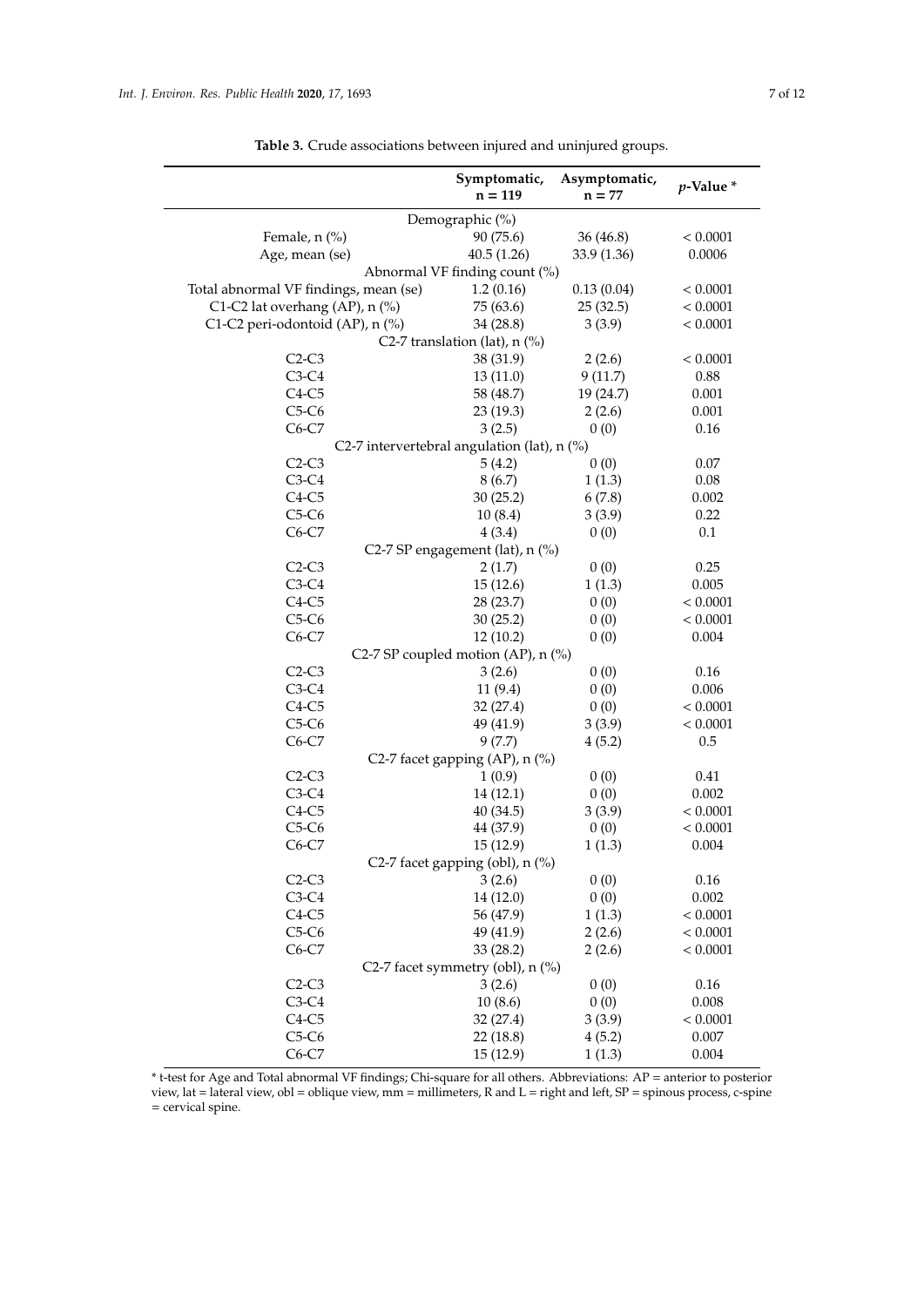# **3. Results**

A total of 196 subjects were recruited for inclusion in the study, divided into 77 (39.3%) asymptomatic/uninjured volunteers and 119 (60.7%) symptomatic/ injured patients (Table [3\)](#page-6-0). The symptomatic patients were significantly more likely to be female (75.6% vs 46.8%; *p*-value < 0.0001) and were significantly older (40.5 vs 33.9; *p* = 0.0006).

The uninjured volunteers had substantially fewer abnormal VF readings across all 37 combinations of measures and spinal levels (average 7.0 vs 1.2 per patient; *p* < 0.0001); none of the uninjured volunteers had abnormal findings for 17 of the measured parameters, and only three of the parameters were positive for abnormality in >10% of the asymptomatic group (C1-2 overhang, and C3-4 and C4-5 translation). In comparison, among the injured patients there was at least one subject with abnormality in all of the 37 VF parameters, and in 23 VF parameters, more than 10% of the injured patients were interpreted as abnormal. There were 24 of the VF parameters in which there was a statistically significant difference between the two study groups; in all cases, the frequency among the injured patients was greater than among the uninjured volunteers. See Table [3](#page-6-0) for more details.

Three predictive statistical models were examined in order to determine the model with the highest degree of diagnostic accuracy for differentiating between injured patients and uninjured volunteers. These models and their results were as follows:

## *3.1. Model 1*

Stepwise logistic regression using all VF parameters, as well as age and sex, was used. Entry *p*-value = 0.20. Exit *p*-value = 0.05.

Model 1 results: The only single VF parameter found to be a significant predictor for symptomatic patient status was C4-C5 facet gapping. The ROC was 0.71, and the likelihood that a patient with an abnormal C4–C5 facet gapping finding would be symptomatic was 44.9 times greater than a patient with a normal C4–C5 facet gapping finding (95% CI (5.9, 339.3)). The sensitivity and NPV were 0.53 and 0.58, respectively, while the specificity and PPV were both 1 (See Table [4\)](#page-7-0). The lack of fit could not be assessed.

<span id="page-7-0"></span>

|                                              | <b>Training Data</b>                                        |                                | <b>Testing Data</b> |                    |                                        |                                        |
|----------------------------------------------|-------------------------------------------------------------|--------------------------------|---------------------|--------------------|----------------------------------------|----------------------------------------|
|                                              | <b>ROC</b>                                                  | Lack of Fit<br><i>v</i> -Value | Sensitivity         | <b>Specificity</b> | <b>Positive</b><br>Predictive<br>Value | <b>Negative</b><br>Predictive<br>Value |
| Model 1: Stepwise<br>selection <sup>*</sup>  | 0.71                                                        |                                | 0.53                | 1.00               | 1.00                                   | 0.58                                   |
| Model 2: Number<br>of abnormal<br>readings** | 0.94                                                        | 0.28                           | 0.93                | 0.89               | 0.93                                   | 0.89                                   |
|                                              | Model 3: Cut point analysis, Number of Abnormal Findings ** |                                |                     |                    |                                        |                                        |
| $2+$                                         | 0.88                                                        | 0.90                           | 0.93                | 0.79               | 0.88                                   | 0.88                                   |
| $3+$                                         | 0.92                                                        | 0.09                           | 0.93                | 0.84               | 0.90                                   | 0.89                                   |
| $4+$                                         | 0.92                                                        | 0.14                           | 0.90                | 1.00               | 1.00                                   | 0.86                                   |
| $5+$                                         | 0.90                                                        | 0.00                           | 0.90                | 0.68               | 0.82                                   | 0.81                                   |

\* Model used C4-C5 facet gapping as exemplar abnormal VF parameter \*\* Adjusted for age and sex. ROC = receiver operating characteristic.

#### *3.2. Model 2*

Logistic regression using the total number of abnormal findings as a continuous measure was used and adjusted for age and sex.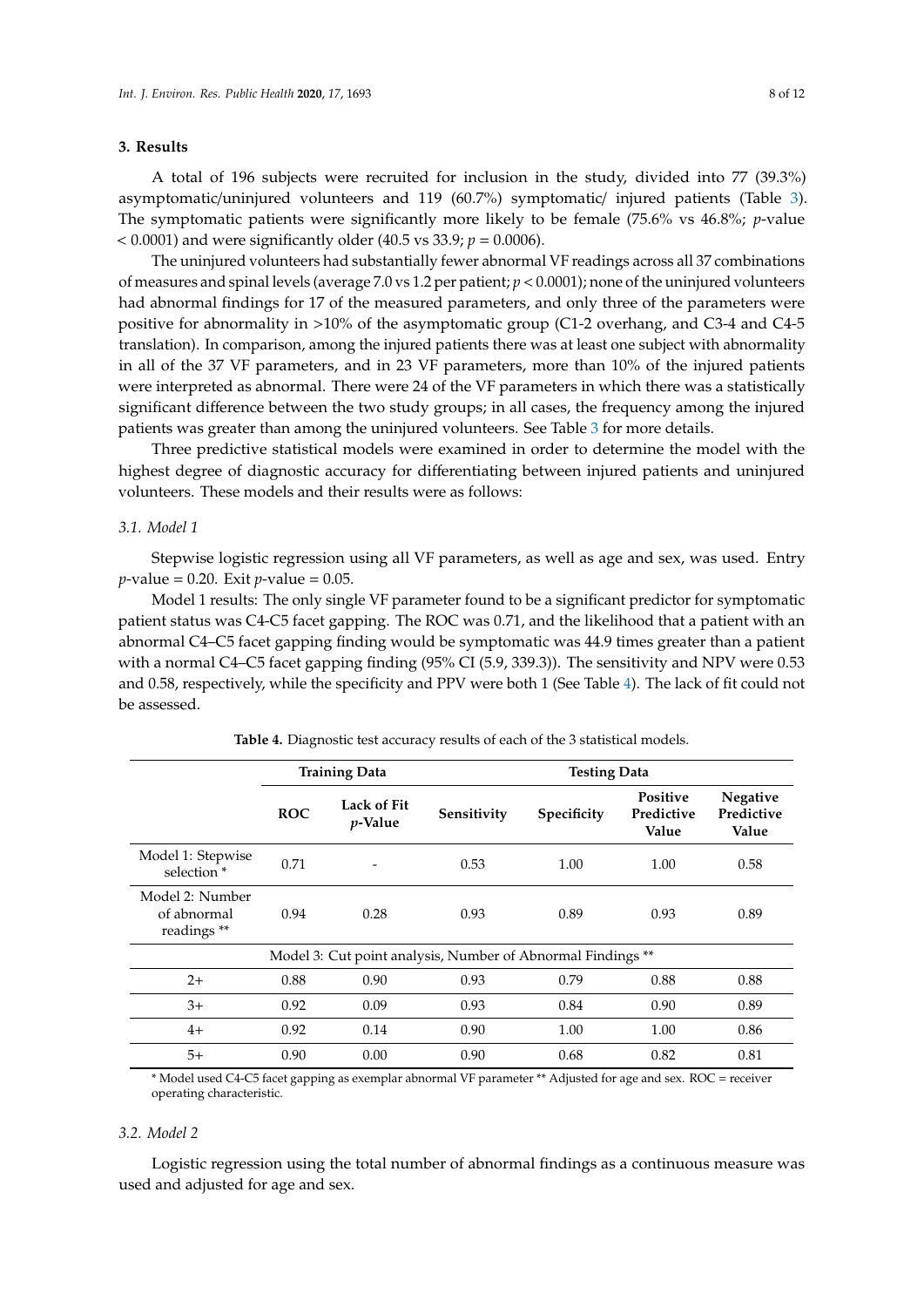Model 2 results: The total number of abnormal findings resulted in a model with a ROC of 0.94, indicating near-perfect prediction in the training data. The odds that the subject was injured increased by 2.6 for each additional abnormal finding (95% CI (1.79, 3.69)). Neither age nor sex were significant after accounting for the number of abnormal findings. The sensitivity and PPV were both 0.93, while the specificity and NPV were 0.89 (see Table [4\)](#page-7-0). The model did not suffer from lack of fit.

# *3.3. Model 3*

Cut-point analysis examining the predictive ability of a dichotomization of the number of abnormal findings across a range of values (two or more abnormal findings (2+), three or more abnormal findings  $(3+)$ , etc.) was used and adjusted for age and sex.

Model 3 results: The ROC increased from 0.88 for the model dichotomized at two or more abnormal findings, to 0.92 for the 3+ and 4+ models, and then decreased for the model dichotomized at five or more abnormal findings. The sensitivity attained a maximum value for the 2+ and 3+ models (0.93), while the specificity was maximized for the 4+ model (see Table [4\)](#page-7-0). PPV hit a maximum (1) in the 4+ model, while NPV was maximized (0.89) in the 3+ model. None of the cut-point models with the exception of the 5+ dichotomization suffered from lack of fit. A comparison of the diagnostics for each of the models is illustrated in Figure [5.](#page-8-0)

<span id="page-8-0"></span>

**Figure 5.** Diagnostic accuracy results for Model 3. **Figure 5.** Diagnostic accuracy results for Model 3.

# **4. Discussion 4. Discussion**

These results provide convincing evidence for several conclusions: 1) intervertebral instability These results provide convincing evidence for several conclusions: (1) intervertebral instability is is a *common* finding in the symptomatic population of patients with chronic neck pain after whiplash a *common* finding in the symptomatic population of patients with chronic neck pain after whiplash trauma; (2) intervertebral instability is an *uncommon* finding in the uninjured population; (3) the finding of two or more abnormal parameters of intervertebral motion during the videofluoroscopic examination of the cervical spine is a highly accurate diagnostic test for identifying patients with examination of the cervical spine is a highly accurate diagnostic test for identifying patients with chronic neck pain after whiplash trauma. chronic neck pain after whiplash trauma.

The findings in the present study demonstrate a common pathological entity (ligamentous The findings in the present study demonstrate a common pathological entity (ligamentous laxity) in the population of patients with chronic pain after whiplash, and one that can be identified with a relatively common diagnostic examination. These findings make sense given the fact that injury to the spinal ligaments, and particularly those of the facet capsule, is readily explained from the known pathomechanics of whiplash trauma, in which focal intersegmental hyperextension and hyperflexion have the potential to produce excessive strain (stretch) of the intervertebral ligaments [\[18\]](#page-11-6).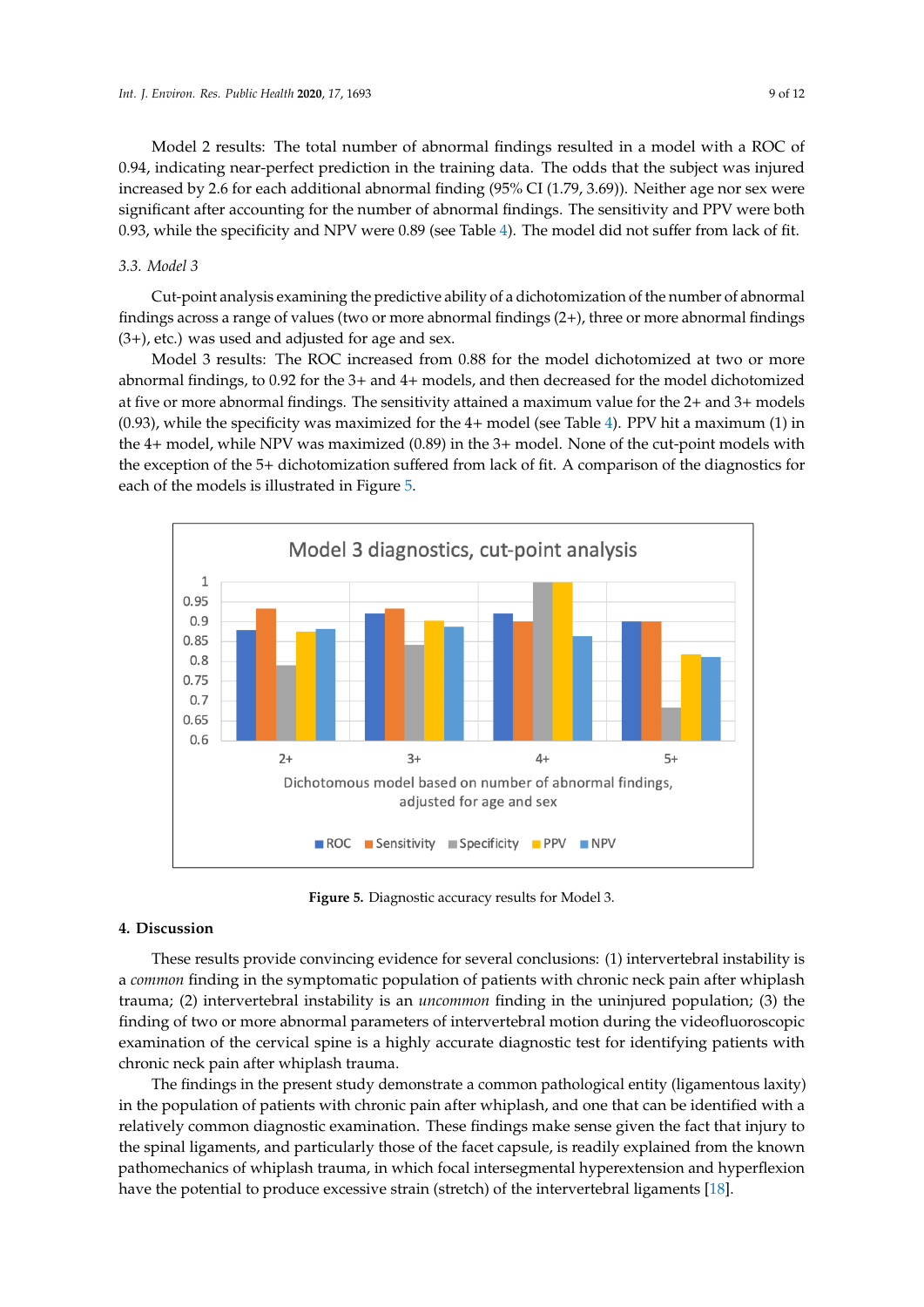These findings have importance given a number of prior publications demonstrating equivocal or negative MRI results in patients with acute and chronic whiplash, a body of literature that has been transformed into a myth that whiplash is a "soft-tissue" injury that cannot be detected with medical imaging [\[19\]](#page-11-7). The repetition of this myth has, in turn, resulted in a number of non-organic, and pejorative explanations for chronic pain complaints after whiplash trauma, including symptom exaggeration, malingering, and secondary gain [\[20,](#page-11-8)[21\]](#page-11-9). Given the high prevalence of ligament injury in the chronic whiplash population, and the lack of such findings in the uninjured population, the attribution of complaints to a nonorganic source in any chronic whiplash patient without first ruling out pathology via VF imaging of the cervical spine is unfounded.

A finding in the present study that required further investigation was the three VF parameters that occurred at a higher than expected rate (>10%) in the uninjured versus injured group: the C1-2 lateral overhang difference (32.5% vs. 63.6%), C3-4 translation (11% vs. 11.7%), and C4-5 translation (24.7% vs. 48.7%), respectively. The most direct explanation for these findings is that, for these measures, the cut-point of >2 mm translation (difference or absolute measure) for "abnormal" was too low. A re-examination of the data using 4 mm and below as the cut-point for "normal" demonstrated that this was indeed the case. For the C1-2 lateral overhang, the frequency of abnormal findings among the uninjured volunteers decreased to 5.2%, whereas 34.2% of the injured group were still categorized as abnormal. At C3-4, the increase in the normal cut point to 4 mm or less eliminated all but one of the abnormal translation findings (and the only remaining abnormality was found in the uninjured group). At C4-5, the increased cut point eliminated all of the abnormal findings in the uninjured group and decreased the frequency of abnormal findings in the injured group to 10.5%. These results indicate that the universal reliance on the "rule of 2's" in all circumstances may increase the risk of false positives in VF for individual measures. This caveat does not apply to the statistical models described in the present study; the high PPV probabilities associated with 2+, 3+, and 4+ positive findings were all based on the 2+ mm threshold for abnormality (for the measured parameters).

All of the examinations in the study were performed using videofluoroscopic equipment that is specifically designed for spinal motion examination at relatively low radiation dosage (Digital Motion X-Ray®, Palm Harbor, FL, USA). Because the radiation is pulsed, rather than constant stream technology, and only uses a 2-3 kilovoltage peak (kVp) versus the 80 kVp used for a typical plain cervical x-ray, the total radiation dose for a 5 VF motion study is approximately equivalent to the dose used for a 7 view cervical Davis series.

Although ligaments are not visualized on VF, it is reasonable to infer that a finding of excessive intervertebral movement on VF examination is demonstrative of ligamentous injury when the associated symptoms began shortly after exposure to a whiplash injury mechanism. While some ligament injuries are detectable on MRI, including complete tears, the type of stretching injury that may result in abnormal VF findings are not necessarily correlated with any CT or MRI abnormality, even though the pathology will be evident upon microscopic examination [\[22\]](#page-11-10). An intriguing follow-up study would be a "look back" analysis of MRI studies of chronic post-whiplash patients with subsequently positive VF examination.

A caveat to keep in mind when interpreting these results and applying them to the general clinical population is that interrater agreement (Cohen's kappa) between the two experienced VF readers ranged from only moderate (> 0.4–0.6) for the injured patients to good (>0.6–0.8) for the uninjured volunteers. The impact of this interrater variability on the study results was negated by the use of the most conservative (i.e., normal) of the two ratings when the raters disagreed, as the approach had the effect of decreasing the number of differences between the injured and uninjured study subjects. The use of the less conservative interpretation would have primarily had the effect of increasing the average number of abnormal findings in the injured group, and thus slightly increased the ROC and PPV values in the 2+ and 3+ abnormal findings in the model. Regardless, as with many medical imaging modalities, potential variability in the interpretation of VF studies should be recognized in assessing the results reported by a single reader.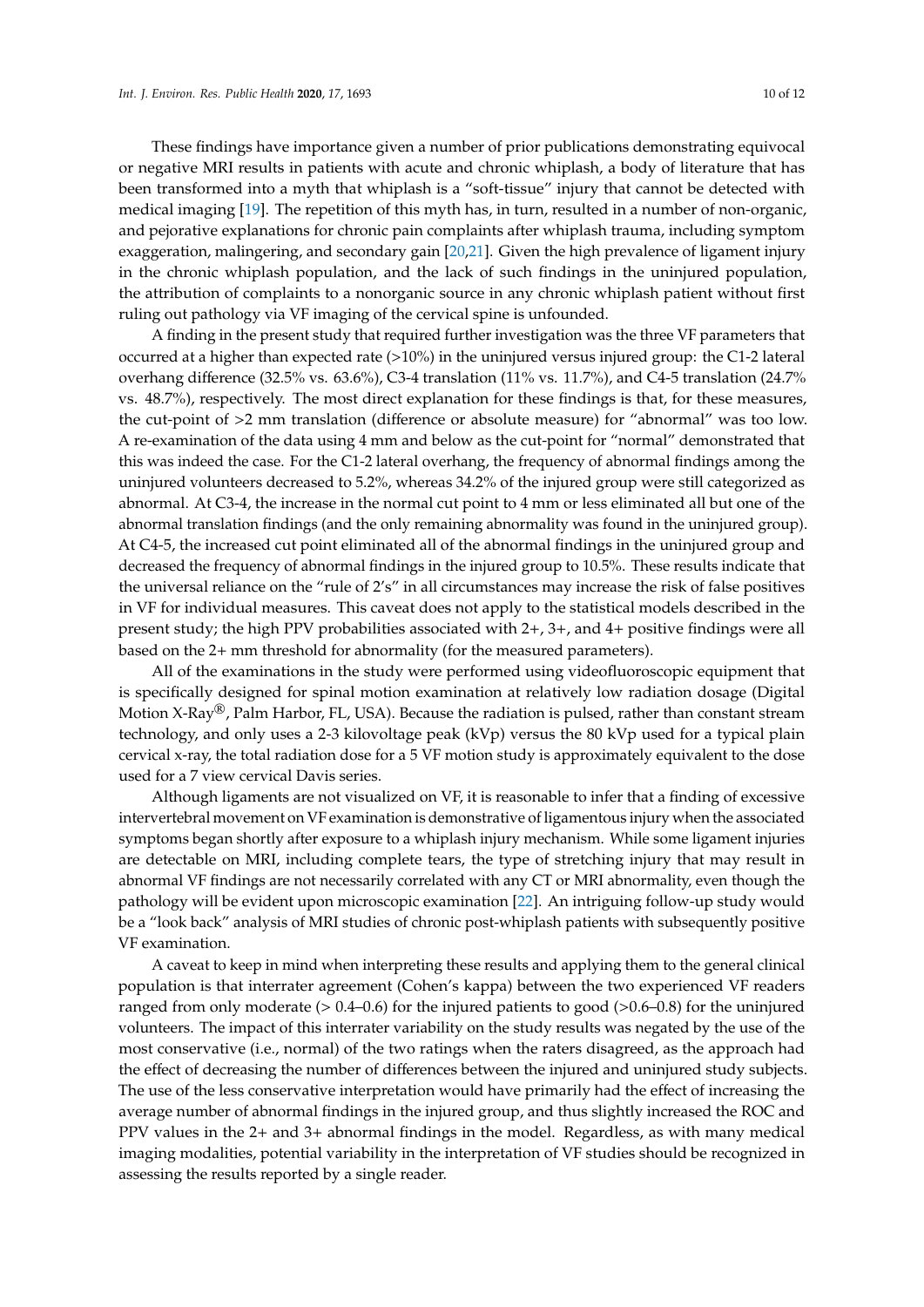#### **5. Conclusions**

The videofluoroscopic (or DMX) examination of the cervical spine is a highly accurate test for identifying patients with symptomatic ligamentous instability after whiplash trauma. The imaging modality should be utilized more widely in the clinical investigation of chronic post-whiplash pain.

**Supplementary Materials:** The following are available online at http://[www.mdpi.com](http://www.mdpi.com/1660-4601/17/5/1693 /s1)/1660-4601/17/5/1693/s1, Table S1: DMX paper analysis data set, Table S2: STARD-2015-Checklist VF study.

**Author Contributions:** M.D.F. contributed to the study conception, design, analysis, and drafting of the manuscript. E.A.K. contributed to the study design, acquisition and interpretation of data. S.L.R. contributed to the study design and interpretation of data. B.G.G. contributed to the study design and interpretation of data. E.M.F.S. contributed to the study design and analysis of data. W.M.L. contributed to the study design, analysis, and drafting of the manuscript. All authors have approved the submitted version of the manuscript and have agreed both to be personally accountable for their own contributions and to ensure that questions related to the accuracy or integrity of any part of the work, even ones in which the author was not personally involved, are appropriately investigated, resolved, and the resolution documented in the literature.

**Acknowledgments:** The authors thank the following individuals who contributed time, expertise, and resources to the study: Brian Irvine, Mike Szatalowicz, Steve Whitelaw, Nathan Unruh, Ron Brodkin, Ed Harkins, James Fuller, and Brad Dreifuss.

**Conflicts of Interest:** Author M.D.F. provides medicolegal consulting services. The remaining authors declare no conflict of interest.

# **Abbreviations**

VF–videofluoroscopy; DMX–digital motion x-ray; PPV–positive predictive value; NPV–negative predictive value; ROC–receiver operating characteristic; CI–confidence interval; MRI–magnetic resonance imaging; CT–computed tomography.

# **References**

- <span id="page-10-0"></span>1. Hoy, D.G.; Protani, M.; De, R.; Buchbinder, R. The epidemiology of neck pain. *Best. Pract. Res. Clin. Rheumatol.* **2010**, *24*, 783–792. [\[CrossRef\]](http://dx.doi.org/10.1016/j.berh.2011.01.019) [\[PubMed\]](http://www.ncbi.nlm.nih.gov/pubmed/21665126)
- <span id="page-10-1"></span>2. Nolet, P.S.; Emary, P.C.; Kristman, V.L.; Murnaghan, K.; Zeegers, M.P.; Freeman, M.D. Exposure to a Motor Vehicle Collision and the Risk of Future Neck Pain: A Systematic Review and Meta-Analysis. PM&R. Available online: http://[www.ncbi.nlm.nih.gov](http://www.ncbi.nlm.nih.gov/pubmed/31020768)/pubmed/31020768 (accessed on 12 June 2019).
- <span id="page-10-2"></span>3. Insurance Research Council. *Auto Injury Insurance Claims: Countrywide Patterns in Treatment, Cost, and Compensation*; Insurance Research Council: Malvern, PA, USA, 2008.
- <span id="page-10-3"></span>4. McConnell, W.E.; Howard, R.P.; Guzman, H.M.; Bomar, J.B.; Raddin, J.H.; Benedict, J.V.; Smith, H.L.; Hatsell, C.P. Analysis of Human Test Subject Kinematic Responses to Low Velocity Rear End Impacts. In *SAE Technical Paper 930889*; SAE International: Warrendale, PA, USA, 1993.
- <span id="page-10-4"></span>5. Westergren, H.; Larsson, J.; Freeman, M.; Carlsson, A.; Jöud, A.; Malmström, E.-M. Sex-based differences in pain distribution in a cohort of patients with persistent post-traumatic neck pain. *Disabil. Rehabil.* **2018**, *40*, 1085–1091. [\[CrossRef\]](http://dx.doi.org/10.1080/09638288.2017.1280543) [\[PubMed\]](http://www.ncbi.nlm.nih.gov/pubmed/28129693)
- <span id="page-10-5"></span>6. Ivancic, P.; Ito, S.; Tominaga, Y.; Rubin, W.; Coe, M.; Ndu, A.; Carlson, E.J.; Panjabi, M.M. Whiplash causes increased laxity of cervical capsular ligament. *Clin. Biomech.* **2008**, *23*, 159–165. [\[CrossRef\]](http://dx.doi.org/10.1016/j.clinbiomech.2007.09.003) [\[PubMed\]](http://www.ncbi.nlm.nih.gov/pubmed/17959284)
- <span id="page-10-6"></span>7. Tominaga, Y.; Ndu, A.B.; Coe, M.P.; Valenson, A.J.; Ivancic, P.C.; Ito, S.; Rubin, W.; Panjabi, M.M. Neck ligament strength is decreased following whiplash trauma. *BMC Musculoskelet. Disord.* **2006**, *7*, 103. [\[CrossRef\]](http://dx.doi.org/10.1186/1471-2474-7-103) [\[PubMed\]](http://www.ncbi.nlm.nih.gov/pubmed/17184536)
- <span id="page-10-7"></span>8. Steilen, D.; Hauser, R.; Woldin, B.; Sawyer, S. Chronic neck pain: Making the connection between capsular ligament laxity and cervical instability. *Open Orthop, J.* **2014**, *8*, 326–345. [\[CrossRef\]](http://dx.doi.org/10.2174/1874325001408010326) [\[PubMed\]](http://www.ncbi.nlm.nih.gov/pubmed/25328557)
- <span id="page-10-8"></span>9. Uhrenholt, L.; Gregersen, M.; Charles, A.V.; Hauge, E.M.; Nielsen, E. Examinations of the deceased can contribute to the understanding of whiplash injuries after traffic accidents. *Ugeskr. Laeger.* **2010**, *172*, 3129. [\[PubMed\]](http://www.ncbi.nlm.nih.gov/pubmed/21105209)
- <span id="page-10-9"></span>10. Cholewicki, J.; McGill, S.; Wells, R.; Vernon, H. Method for measuring vertebral kinematics from videofluoroscopy. *Clin. Biomech.* **1991**, *8*, 73–78. [\[CrossRef\]](http://dx.doi.org/10.1016/0268-0033(91)90002-8)
- <span id="page-10-10"></span>11. Derrick, L.J.; Chesworth, B.M. Post-motor vehicle accident alar ligament laxity. *J. Orthop. Sports. Phys. Ther.* **1992**, *16*, 6–11. [\[CrossRef\]](http://dx.doi.org/10.2519/jospt.1992.16.1.6) [\[PubMed\]](http://www.ncbi.nlm.nih.gov/pubmed/18796770)